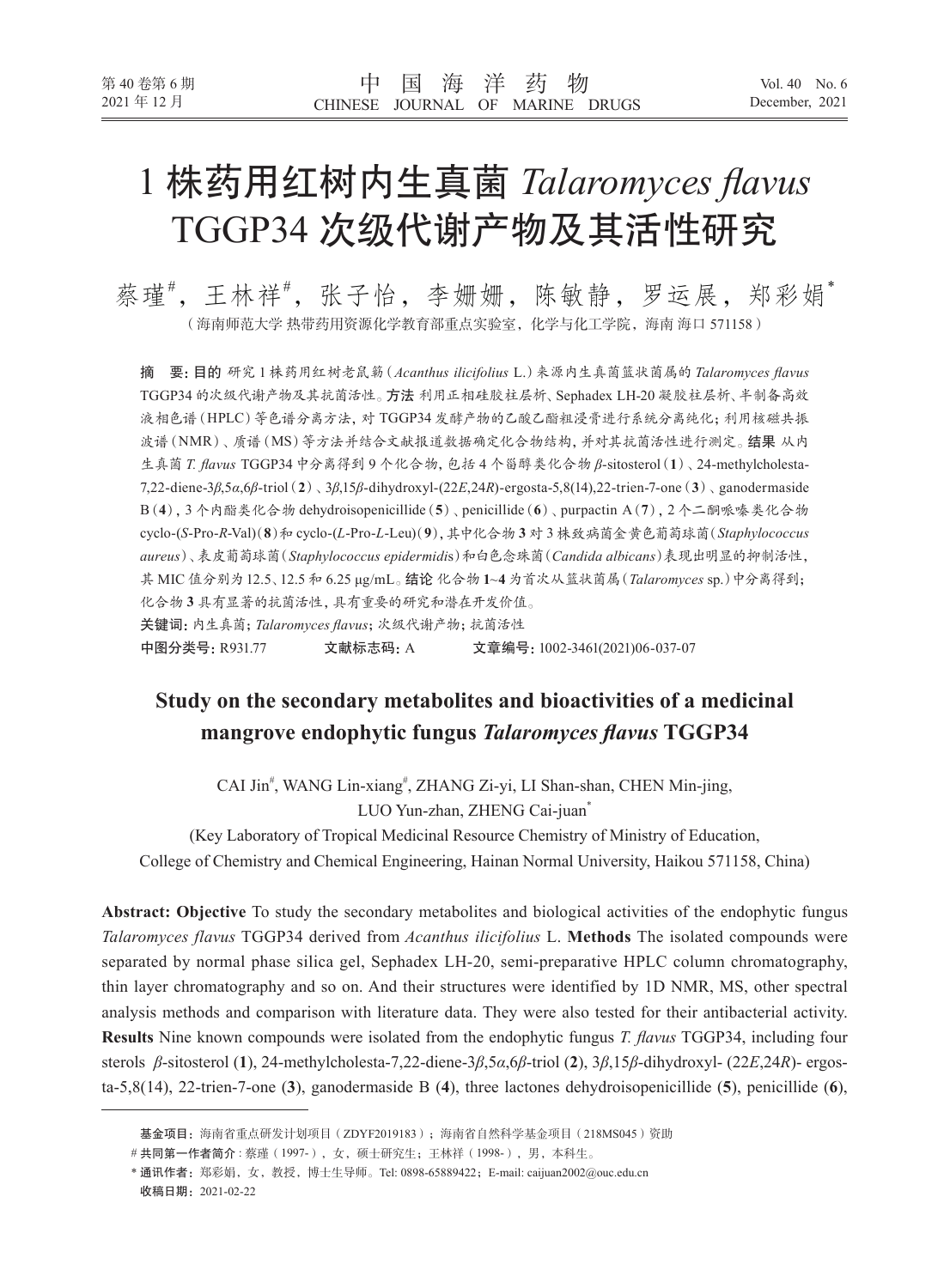purpactin A (**7**), and two diketopiperazines cyclo-(*S*-Pro-*R*-Val) (**8**) and cyclo(*L*-Pro-*L*-Leu) (**9**). Compound **3** showed antibacterial activity against three pathogenic bacteria *Staphylococcus aureus*, *Staphylococcus epidermidis* and *Candida albicans*, with the MIC values of 12.5, 12.5 and 6.25μg/mL, respectively. **Conclusion** Compounds **1**~**4** were isolated from the genus *Talaromyces* sp. for the first time, and compound **3** showed significant antibacterial activity, and had important research and potential development value.

**Key words:** endophytic fungus; *Talaromyces flavus*; secondary metabolites; antibacterial activity

红树植物生长于高盐、强光照等特殊环境, 且其根部易遭受海水周期性浸淹呈现出缺氧状 态,使其体内的内生真菌拥有独特的遗传背景和 代谢途径,从而能够产生结构新颖和生物活性显 著的化学成分。因此,从红树植物内生真菌中分 离的活性化合物具有极大的药用价值和潜在开发 价值 [1-4]。篮状菌属(*Talaromyces* sp.)内生真菌 可以代谢出结构新颖且生物活性优良的次级代 谢产物,如具有抗乙型副伤寒杆菌(*Bacterium*  paratyphosum B)抑制活性的新型呋喃二萜 pinophicin A 和新的多烯醇型类化合物 pinophol A[5]、具有抗伪狂犬病病毒(*Pseudorabies virus*) 的多环混源萜类化合物 talaromyolides E~K[6]、具

有抗炎活性的新型环戊酮类化合物talarocyclopenta A 和新型衣康酸类化合物 talarocyclopentas B~C 等 [7]。为从 *Talaromyces* 属中分离获得更多生物 活性的次级代谢产物,本研究从 1 株来源于药 用红树老鼠簕(*Acanthus ilicifolius* L.)的内生真 菌 *Talaromyces flavus* TGGP34 中分离得到 9 个化 合物(**1**~**9**),结构分别鉴定为 :*β*-sitosterol(**1**)、 24-methylcholesta-7,22-diene-3*β*,5*α*,6*β*-triol(**2**)、 3*β*,15*β*-dihydroxyl-(22*E*,24*R*)-ergosta-5,8(14),22 trien-7-one(**3**)、ganodermaside B(**4**)、dehydroisopenicillide(**5**)、penicillide(**6**)、purpactin A(**7**)、 cyclo-(*S*-Pro-*R*-Val)(**8**)  $\hat{\pi}$  cyclo-(*L*-Pro-*L*-Leu)(**9**)<sub>。</sub> 化合物 **1**~**9** 的结构见图 1。



Fig.1 Structures of compounds **1**~**9**

#### **1** 实验部分

# **1.1** 仪器与试剂

G6300- 液质联用仪,Agilent 1100 分析型高 效液相色谱仪(美国 Agilent 公司);Bruker AV-400 MHz 超导核磁共振仪(瑞士 Bruker 公司); EYELAN-100 旋转蒸发仪(日本东京理化有限公 司);紫外线分析暗箱(武汉药科新技术开发有限 公司);恒温水浴锅 B-220(上海亚荣生化仪器厂); 恒温摇床 OLB-100C(山东欧莱博智能制造有限公 司);全波长多功能酶标仪(美国 Bio Tek 公司); PCR 仪 PowerCycle(德国耶拿分析仪器股份公 司);伯乐 BIO-RADXR 凝胶成像分析系统(美国 伯乐公司);超声波细胞破碎仪 JY-1000Y(上海乔 跃电子有限公司);超净工作台(苏州市苏净公司); Sephadex LH-20 凝胶柱 (Amersham Blosclences 公 司);薄层色谱硅胶 GF254 和柱色谱硅胶(青岛海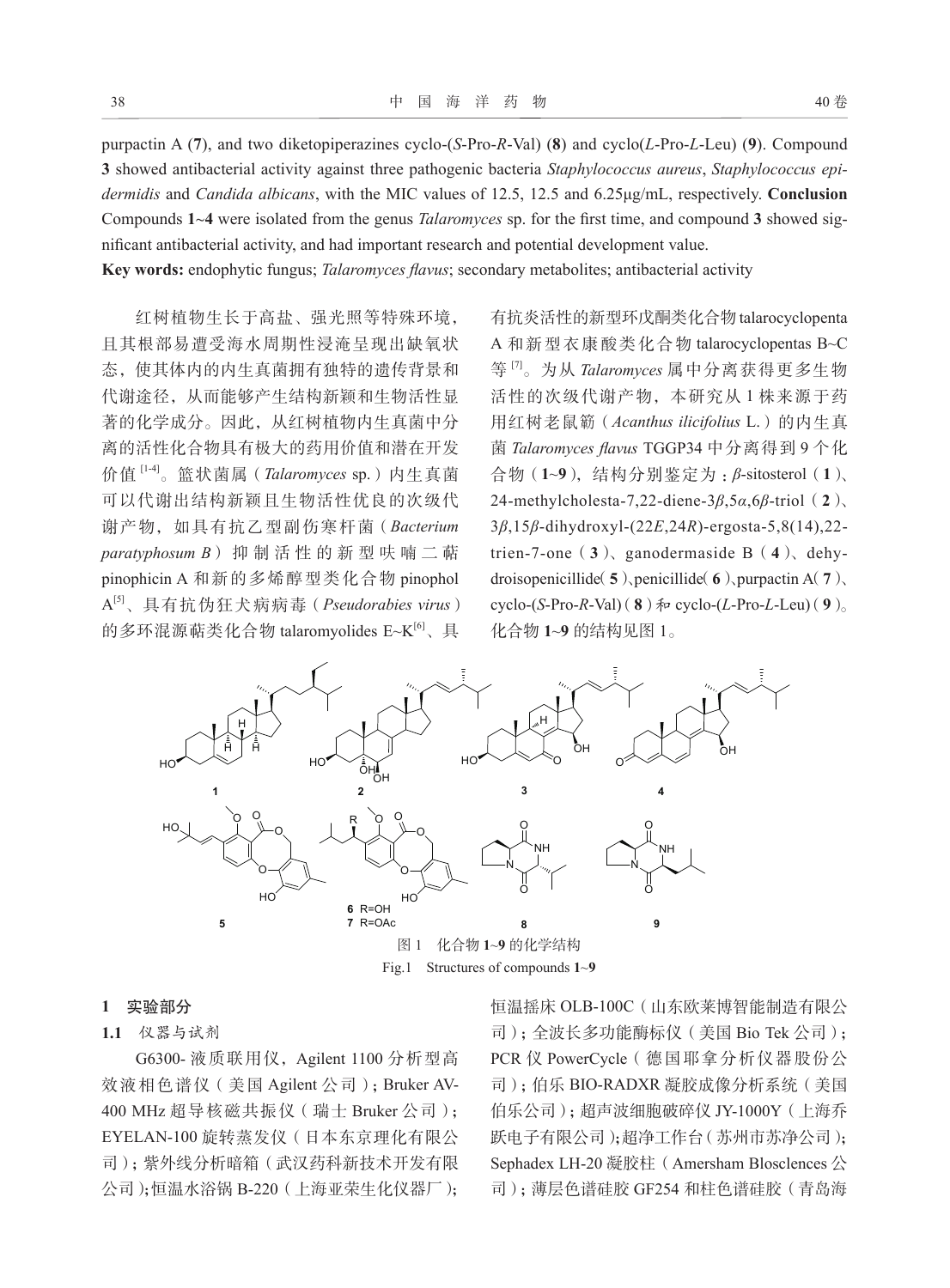洋化工厂)。

环丙沙星(批号 :85721-33-1,北京百灵威科 技有限公司);实验操作过程中所使用的甲醇、乙 酸乙酯、石油醚、氯仿、二甲基亚砜(批号 :108- 95-2)等常规化学试剂(广州西陇化工股份有限 公司)。

**1.2** 菌株的分离与筛选

# **1.2.1** 菌株来源

药用红树老鼠簕(*Acanthus ilicifolius* L.)采 自海南东寨港国家级自然保护区,经海南省林业 科学研究院高级工程师钟才荣鉴定,从药用红树 老鼠簕的根部位分离、鉴定、筛选出 1 株拟名为 TGGP34 的菌株 ;并通过 18S rRNA 扩增和 ITS 测序,根据真菌的形态特征和分子生物学方法鉴 定该真菌;该序列数据已提交给 GenBank, 登 录号为 OL862279,该菌株被鉴定为 *Talaromyces flavus*。菌种现保存于海南师范大学化学与化工学 院热带药用资源化学教育部重点实验室(PDA 培 养基,4 ℃保存)。

# **1.2.2** 菌株的培养

菌株 *T. flavus* TGGP34 经过活化后,分别接 种到 2 瓶马铃薯液体培养基(100 mL/500 mL)中 以获得种子培养液,28 ℃恒温摇床上震荡培养 72 h。然后将总共 200 mL 种子培养液转移到总数 为 20 瓶固体大米培养基中(每个 1 L 锥形瓶中含 有 40 mL 大米和 50 mL 海水),28 ℃静置培养 30 d。 **1.3** 提取与分离

将大米发酵物用搅拌机打碎, 用乙酸乙酯进 行萃取 4 次,收集 4 次总萃取液用旋转蒸发仪减 压浓缩,得到总质量为 9.46 g 的初始浸膏。随后 将浸膏进行正相硅胶柱梯度洗脱(100~200 目), 用石油醚 -EtOAc(体积比,梯度 100∶0→0∶100) 和 EtOAc-MeOH (体积比, 梯度 100:0→0:100) 分成 7 个组分(Fr.A~G)。Fr.B(1.5 g)通过正相 硅胶柱进行柱层析洗脱(200~300 目),使用石油 醚 -EtOAc 梯度洗脱进行分离(体积比 9∶0→2∶8), 通过 TLC 分析为 9 个组分 (Fr.B1~B9)。Fr. B6 (0.8 g)进行 Sephadex LH-20 凝胶柱层析(体积比, 石油醚 -CHCl<sub>3</sub>-MeOH, 2:1:1), 然后进行半制 备 HPLC 分析制备,得到化合物 **1**(10.4 mg)、**2** (7.3 mg)和 **4**(8.7 mg)。Fr.D(2.1 g)经 Sepha-

dex LH-20凝胶柱洗脱(CHCl<sub>3</sub>-MeOH,体积比1:1), 得到 5 个组分 (Fr.D1~D5)。Fr.D3 (1.3 g) 使用 正相硅胶(200~300 目)梯度洗脱(石油醚 -EtOAc 体积比 8∶1→0∶1),再进一步通过半制备型 HPLC 纯化,得到化合物 **3** (8.5 mg) 和 **5** (11.7 mg)。 组分 Fr.E (1.1 g) 用正相硅胶柱 (200~300 目) 梯 度洗脱(石油醚 -EtOAc,体积比,梯度 5∶1→0∶1), 得到 3 个组分 (Fr.E1~E3)。Fr.E2 (0.5 g) 进行 Sephadex LH-20 凝胶柱洗脱和半制备 HPLC 分析 制备,得到化合物 **6**(11.4 mg)、**7**(10.2 mg)、**8**  $(9.7 \text{ mg})$   $\overline{A}$ **19** $(10.5 \text{ mg})$ <sub>0</sub>

# **1.4** 抗菌活性测试

采用 96 孔板微量稀释法,对化合物 **1**~**9** 进 行 8 种致病菌株的抗菌活性筛选,具体实验方法 参考文献 [8]。致病菌株分别为 :金黄色葡萄球菌 (*Staphylococcus aureus*)、白色葡萄球菌(*Staphylococcus albus*)、白色念珠菌(*Canidia albicans*)、 大肠杆菌(*Escherichia coli*)、副溶血弧菌(*Vibrio parahaemolyticus*)、 溶 藻 弧 菌(*V. alginolyticus*)、 表皮葡萄球菌(*Staphylococcus eqidermidis*)、哈维 氏弧菌(*Vibrio harveyi*)、铜绿假单胞菌(*Pseudomonas aeruginosa*),以环丙沙星为阳性对照,二 甲基亚砜(DMSO)为阴性对照,使用酶标仪测 试 630 nm 波长处的吸光度, 获得化合物的最小抑 菌浓度 $(MIC)^{[9]}$ 。

# **2** 结果

### **2.1** 化合物结构鉴定结果

化合物 **1** :白色粉末状。阳离子 ESI-MS 在 *m*/*z* 415.4 处给出准分子离子峰 [M + H]**<sup>+</sup>** ,推测相 对分子质量为414.0,结合 H 和<sup>13</sup>C NMR 波谱数据, 推断其分子式为 C<sub>29</sub>H<sub>50</sub>O, 不饱和度为 5。核磁波 谱数据: <sup>1</sup>H NMR(400 MHz, CDCl<sub>3</sub>):  $\delta_H$ 0.75(3H, s, H-18), 0.82 (3H, d,  $J = 6.8$  Hz, H-27), 0.84  $(3H, d, J=6.8 Hz, H=26)$ , 0.91 (3H, t,  $J=7.4$ ) Hz, H-29), 0.93 (3H, d,  $J=6.7$  Hz, H-21), 0.99 (3H,s,H-19),1.14(1H,m,H-24),1.23(1H,m, H-8),1.24(1H,m,H-9),1.26(1H,m,H-14), 1.27(2H,m,H-1),1.31(2H,m,H-28),1.34 (2H,m,H-2),1.35(2H,m,H-11),1.37(1H, m,H-20),1.38(2H,m,H-12),1.72(2H,m,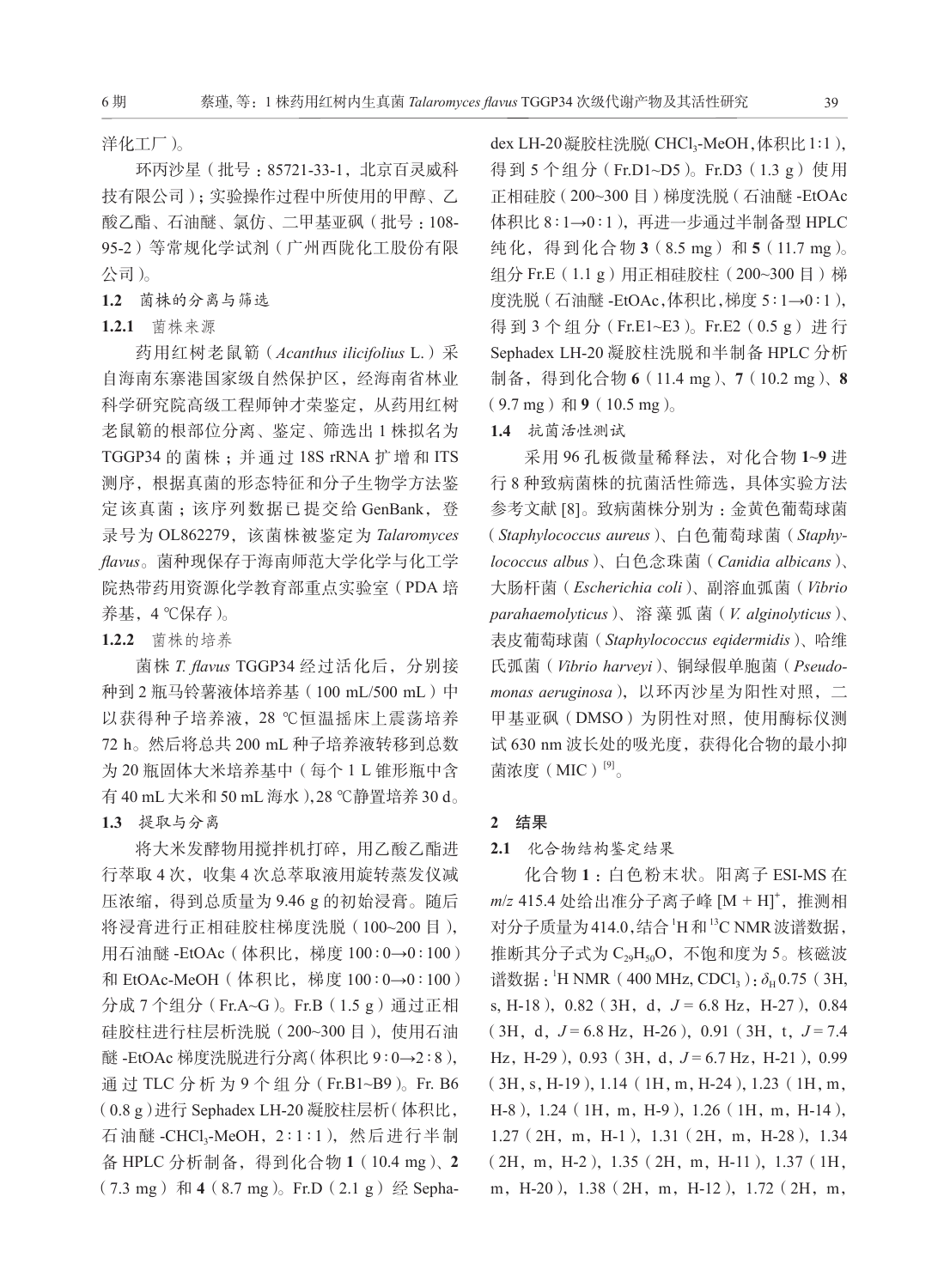H-15),1.73(2H,m,H-16),1.75(2H,m,H-23), 1.76(2H,m,H-22),1.77(2H,m,H-7),1.78  $(1H, m, H-17), 2.15$  (2H, m, H-4), 2.17 (1H, m, H-25),3.55(1H,m,H-3),5.36(1H,m,H-6); <sup>13</sup>C NMR (100 MHz, CDCl<sub>3</sub>):  $\delta_c$  140.9 (C, C-5), 121.8(CH,C-6),71.9(CH,C-3),57.9(CH,C-17), 56.2 (CH, C-14), 50.3 (CH, C-9), 46.0 (CH,  $C-24$ ), 42,4 (C, C-13), 42.1 (CH<sub>2</sub>, C-4), 39.9  $(CH_2, C-12)$ , 37.4 (CH<sub>2</sub>, C-1), 36.3 (C, C-10), 35.7 (CH, C-20), 34.1 (CH<sub>2</sub>, C-22), 32.0 (CH, C-8),  $31.9$  (CH<sub>2</sub>, C-7),  $31.8$  (CH<sub>2</sub>, C-2), 29.8  $(CH_2, C-2)$ , 29.3 (CH, C-25), 28.4 (CH<sub>2</sub>, C-16), 24.4 (CH<sub>2</sub>, C-23), 23.2 (CH<sub>2</sub>, C-15), 21.2 (CH<sub>2</sub>, C-28), 20.2 (CH<sub>3</sub>, C-18), 19.9 (CH<sub>2</sub>, C-11), 19.5 (CH<sub>3</sub>, C-26), 19.1 (CH<sub>3</sub>, C-19), 18.9 (CH<sub>3</sub>, C-27), 12.1 (CH<sub>3</sub>, C-21), 12.0 (CH<sub>3</sub>, C-29)<sub>。</sub> 根据其1H和13C NMR 数据并与文献 [10] 数据比对, 确定化合物 **1** 为 *β*-sitosterol。

化合物 **2** :白色粉末状。阳离子 ESI-MS 在 *m*/*z* 431.4 处给出准分子离子峰 [M + H]**<sup>+</sup>** ,推测相 对分子质量为430.0,结合 H 和 <sup>13</sup>C NMR 波谱数据, 推断其分子式为 C<sub>28</sub>H<sub>46</sub>O<sub>3</sub>, 不饱和度为 6。核磁波 谱数据:<sup>1</sup>H NMR(400 MHz, DMSO- $d_6$ ):  $\delta_{\text{H}}$  0.67  $(3H, s, H-18)$ , 0.82 (3H, d,  $J=6.8$  Hz, H-27), 0.85 (3H, d,  $J = 6.8$  Hz, H-26), 0.96 (3H, d, *J* = 6.8 Hz, H-28), 1.05 (3H, d, *J* = 6.7 Hz, H-21), 1.25(1H,m,H-14),1.26(2H,m,H-1),1.28 (1H,m,H-16*α*) 1.36(2H,m,H-2),1.41(2H,m, H-12),1.39(1H,m,H-25),1.54(3H,s,H-19), 1.68(2H,m,H-11),1.73(1H,m,H-16*β*),1.74 (2H,m,H-15),1.79(1H,m,H-17),1.86(1H, m, H-24), 2.14 (1H, m, H-20), 2.55 (1H, m, H-9),3.01(1H,m,H-4),4.22(1H,dd,*J* = 15.5,6.3 Hz,H-22),4.83(1H,m,H-3),5.07(1H, br d,  $J = 15.5$  Hz, H-23), 5.73 (1H, m, H-7); <sup>13</sup>C NMR (100 MHz, DMSO- $d_6$ ): $\delta_c$ 139.6 (C, C-8), 135.3(C,C-22),131.3(C,C-23),119.4(CH,C-7), 74.4(C,C-5),72.1(CH,C-6),65.9(CH,C-3), 55.3(CH,C-17),54.1(CH,C-14),42.9(CH,C-9), 42.2(CH, C-13), 41.9(CH, C-24), 40.2(CH<sub>2</sub>, C-4), 38.9 (CH, C-20), 36.6 (CH, C-12), 32.4 (C, C-10),

32.1 (CH<sub>2</sub>, C-1), 31.1 (CH, C-25), 27.6 (CH<sub>2</sub>, C-2), 22.5 (CH<sub>2</sub>, C-16), 21.3 (CH<sub>2</sub>, C-15), 20.9 (CH<sub>2</sub>, C-11), 20.4 (CH<sub>3</sub>, C-18), 19.7 (CH<sub>3</sub>, C-21), 19.4 (CH<sub>3</sub>, C-27), 17.6 (CH<sub>3</sub>, C-26), 17.2 (CH<sub>3</sub>, C-19), 12.0 (CH<sub>3</sub>, C-28)。 根 据 其 1H 和 13C NMR 并与文献 [11] 数据比对, 确定化合 物 **2** 为 24-methylcholesta-7,22-diene-3*β*,5*α*,6*β*-triol。

化合物 **3** :白色粉末状。阳离子 ESI-MS 在 *m*/*z* 449.2 处给出准分子离子峰 [M + Na]**<sup>+</sup>** ,推测相 对分子质量为426.0,结合 H 和<sup>13</sup>C NMR 波谱数据, 推断其分子式为 C<sub>28</sub>H<sub>42</sub>O<sub>3</sub>, 不饱和度为 8。核磁波 谱数据: <sup>1</sup>H NMR( 400 MHz, CDCl<sub>3</sub> ):  $\delta_{\rm H}$  0.83( 3H, d, *J* = 6.8 Hz, H-26), 0.84 (3H, d, *J* = 6.8 Hz, H-27), 0.93 (3H, d, J = 6.8 Hz, H-28), 0.94 (3H, s, H-18), 1.07(3H,d,*J* = 6.8 Hz,H-21),1.09(3H,s,H-19), 1.36(1H,m,H-1*α*) 1.43(1H,m,H-12*α*),1.45(1H, m,H-25),1.61(1H,m,H-2*α*),1.75(1H,m,H-16*α*), 1.76(2H,m,H-11),1.78(1H,m,H-17),1.87(1H, m, H-24), 1.89 (1H, m, H-16β), 1.93 (1H, m, H-1*β*),1.98(1H,m,H-2*β*),2.06(2H,m,H-12*β*), 2.15(1H,m,H-20),2.44(2H,dd,*J* = 13.6, 12.2 Hz, H-4), 2.54 (1H, dd,  $J = 10.1$ , 8.3 Hz, H-9), 3.75 (1H, m, H-3), 4.70 (1H, d, J = 5.5) Hz, H-15), 5.24 (1H, dd, J = 15.1, 7.9 Hz, H-22), 5.26 (1H, dd,  $J = 15.1$ , 7.9 Hz, H-23), 5.88 (1H, s, H-6), 5.68 (1H, s, 15-OH); <sup>13</sup>C NMR (100 MHz, CDCl<sub>3</sub>): δ<sub>C</sub> 190.4 (C, C-7), 168.7 (C, C-14), 168.4(C,C-5),134.7(CH,C-22),133.2(CH,C-23), 127.8(C,C-8),126.3(CH,C-6),70.8(CH,C-15), 70.0(CH,C-3),51.3(CH,C-17),47.3(CH,C-9), 44.9 (C, C-13), 43.1 (CH, C-24), 41.7 (CH<sub>2</sub>, C-4),39.7(C,C-10),38.5(CH,C-20),35.9 (CH<sub>2</sub>, C-16), 35.5 (CH<sub>2</sub>, C-12), 35.3 (CH<sub>2</sub>, C-1), 33.2( $CH, C-25$ ),31.2( $CH_2, C-2$ ),21.7( $CH_3, C-21$ ), 20.1 (CH<sub>3</sub>, C-27), 19.9 (CH<sub>3</sub>, C-26), 19.8 (CH<sub>3</sub>, C-18), 19.4 (CH<sub>2</sub>, C-11), 19.0 (CH<sub>3</sub>, C-19), 17.7 (CH<sub>3</sub>, C-28)。根据其 H 和 <sup>13</sup>C NMR 数据 并与文献 [12] 数据比对,确定化合物 **3** 为 3*β*,15*β*dihydroxyl-(22*E*,24*R*)-ergosta-5,8(14),22-trien-7 one。

化合物 **4** :淡黄色粉末状。阳离子 ESI-MS 在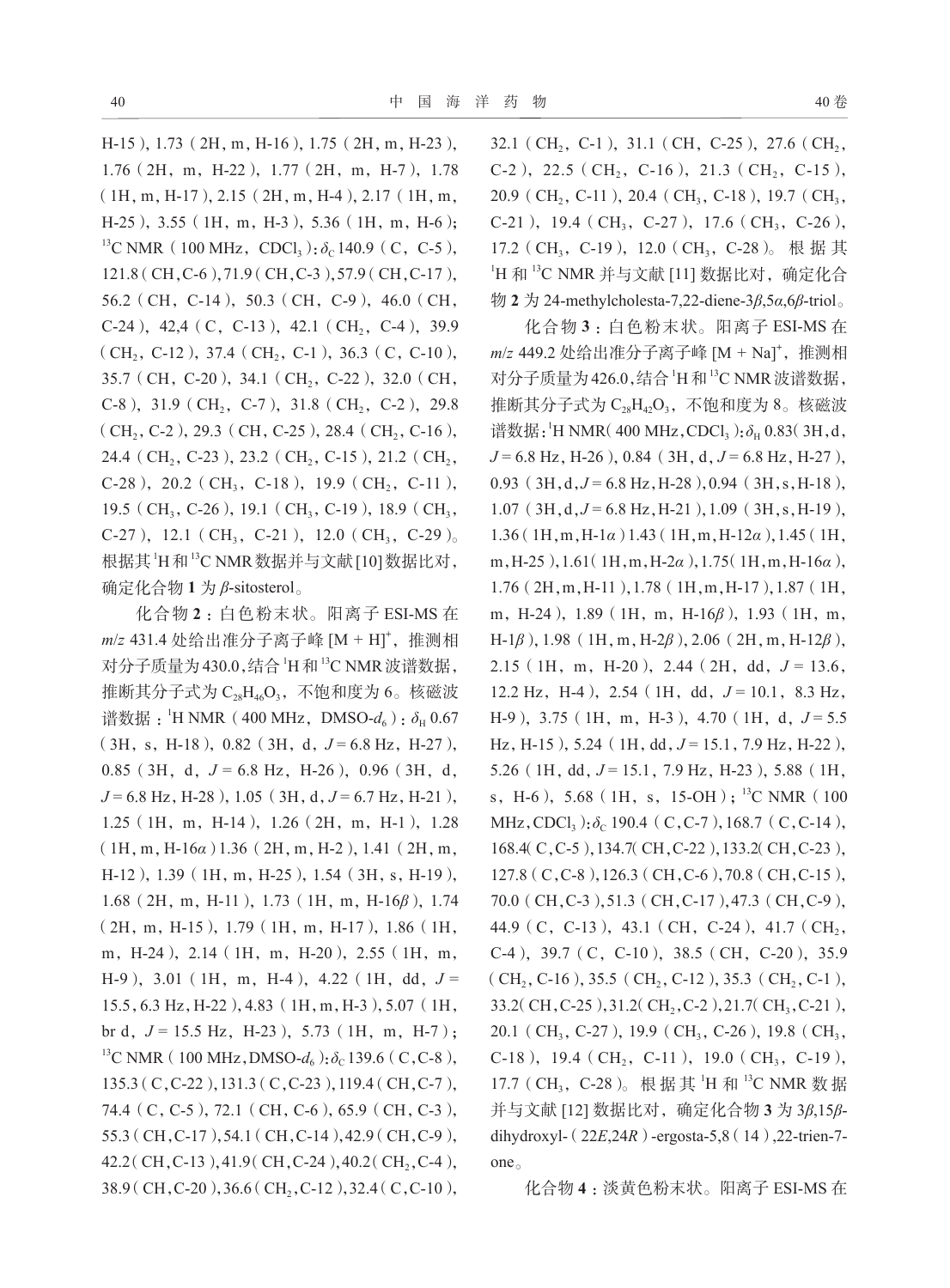*m*/*z* 409.2 处给出准分子离子峰 [M + H]**<sup>+</sup>** ,推测相 对分子质量为408.0,结合 H 和 <sup>13</sup>C NMR 波谱数据, 推断其分子式为 C<sub>28</sub>H40, 不饱和度为 9。核磁波 谱数据: <sup>1</sup>H NMR(400 MHz, CDCl<sub>3</sub> ): δ<sub>H</sub> 0.84(3H, d,  $J = 7.0$  Hz, H-27), 0.85 (3H, d,  $J = 7.0$  Hz, H-26), 0.93 (3H, d, J = 7.0 Hz, H-28), 1.04 (1H, d,  $J = 6.5$  Hz, H-21),  $1.06$  ( $3H$ , m, H-19),  $1.12$ (3H,s,H-18),1.24(1H,m,H-17),1.26(1H,m, H-12b),1.45(1H,m,H-25),1.49(1H,m,H-16*β*), 1.61(1H,m,H-11*α*),1.83(1H,m,H-11*β*),1.84 (1H,m,H-1*β*),1.86(1H,m,H-24),2.03(1H,m, H-1*α*),2.04(1H,m,H-12),2.23(1H,m,H-20), 2.31(1H,m,H-16*α*),4.85(1H,m,H-15),2.49(1H, m, H-2*β*), 5.01 (1H, dd, *J* = 15.0, 7.5 Hz, H-23), 5.25 (1H,dd, J = 15.0, 8.0 Hz, H-22), 5.74 (1H, s, H-4), 6.15 (1H, d, J = 9.6 Hz, H-7), 6.82 (1H, d,  $J = 9.6$  Hz, H-6);<sup>13</sup>C NMR (100 MHz, CDCl<sub>3</sub>): *δ*<sub>C</sub> 199.6 (C, C-3), 163.6 (C, C-5), 155.5 (C, C-14), 134.6 (CH, C-22), 133.0 (CH, C-23), 132.4(CH,C-7),129.1(C,C-8),126.8(CH,C-6), 124.0(CH, C-4), 69.2(CH, C-15), 53.8(CH, C-17), 43.1 (CH, C-24), 39.4 (CH, C-20), 39.1 (CH<sub>2</sub>, C-16), 36.9 (CH<sub>2</sub>, C-12), 34.2 (CH<sub>2</sub>, C-1), 34.1( $CH<sub>2</sub>, C-2$ ),33.1( $CH<sub>2</sub>, C-25$ ),21.3( $CH<sub>3</sub>, C-21$ ), 20.3 (CH<sub>3</sub>, C-18), 20.1 (CH<sub>3</sub>, C-27), 19.8 (CH<sub>3</sub>, C-26), 19.1 (CH<sub>2</sub>, C-11), 17.8 (CH<sub>3</sub>, C-28), 16.8 (CH<sub>3</sub>, C-19)。根据其 <sup>1</sup>H 和 <sup>13</sup>C NMR 并与文 献[13]数据比对,确定化合物**4**为ganodermaside B。

化合物 **5** :白色粉末状。阳离子 ESI-MS 在 *m*/*z* 371.1 处给出准分子离子峰 [M + H]**<sup>+</sup>** ,推测相 对分子质量为370.0,结合 H 和<sup>13</sup>C NMR 波谱数据, 推断其分子式为 $C_{21}H_{22}O_6$ , 不饱和度为  $11_{\odot}$  核磁 波谱数据:<sup>'</sup>H NMR(400 MHz, CDCl<sub>3</sub>): *δ*H 1.42  $(6H, s, H-4/H-5')$ , 1.54 (1H, br s, OH-3'), 2.23 (3H,s,Me-9),3.90(3H,s,OMe-4),5.04(2H, br s, H-7), 6.07 (IH, br s, OH-11), 6.34 (1H, d, *J* = 1.8 Hz, H-8  $\,$ , 6.35(1H, d, *J* = 15.7 Hz, H-2'), 6.79 (1H, d,  $J = 15.7$  Hz, H-1′), 6.82 (1H, d,  $J = 1.8$ ) Hz, H-10), 6.83(1H, d, J = 8.6 Hz, H-1), 7.56<sub>(1H, d</sub>,  $J = 8.6$  Hz, H-2);<sup>13</sup>C NMR (100 MHz, CDCl<sub>3</sub>): *δ*<sub>C</sub> 166.9( C, C-5), 155.3( C, C-4), 151.2( C, C-12a),

147.4 (C,C-11), 141.4 (C,C-11a), 140.8 (C,C-2'), 135.2(C,C-9),130.9(C,C-3),130.1(C,C-2), 125.9(C,C-7a),121.4(C,C-4a),121.2(CH,C-8), 119.7(C,C-1′),118.0(CH,C-1),117.6(CH,C-10), 71.3( $C, C$ -3'),69.1( $CH_2, C$ -7),63.1( $CH_3$ ,4-OMe), 30.1 (CH<sub>3</sub>, C-5′), 29.9 (CH<sub>3</sub>, C-4′), 21.0 (CH<sub>3</sub>, 9-Me)。根据其 <sup>1</sup>H 和 <sup>13</sup>C NMR 数据并与文献 [14] 数据比对,确定化合物 **5** 为 dehydroisopenicillide。

化合物 **6** :白色粉末状。阴离子 ESI-MS 在 *m*/*z* 371.2 处给出准分子离子峰 [M - H]**-** ,推测相对 分子质量为 372.0, 结合 1H 和 13C NMR 波谱数据, 推断其相对分子式为  $C_{21}H_{24}O_{6}$ , 不饱和度为  $10_{\circ}$ 核磁波谱数据: <sup>1</sup>H NMR (400 MHz, CDCl<sub>3</sub>): δ<sub>H</sub> 0.95 (3H, d,  $J = 6.4$  Hz, H-4′), 0.97 (3H, d, *J* = 6.7 Hz, H-5′), 1.43 (1H, ddd, *J* = 13.8, 9.0, 4.5 Hz,H-2′*α*),1.63(1H,m,H-3′),1.64(1H, ddd, *J* = 13.8, 9.0, 5.0 Hz, H-2<sup>'</sup>β), 2.34 (3H, s, H-9′),3.96(3H,s,4-OMe),5.04(1H,m,H-1′),5.51  $(2H, m, H-7)$ , 6.32 (1H, d,  $J = 1.8$  Hz, H-8), 6.69  $(1H, brs, 11-OH), 6.84 (1H, d, J = 8.4 Hz, H-1)$ , 6.86 (1H, d,  $J = 1.8$  Hz, H-10), 7.53 (1H, d,  $J = 8.4$  Hz, H-2);<sup>13</sup>C NMR (100 MHz, CDCl<sub>3</sub>): *δ*<sub>C</sub> 167.8( C, C-5), 154.5( C, C-4), 151.4( C, C-12a), 147.6(C,C-11),141.5(C,C-11a),137.1(C,C-3), 135.2(C,C-9),131.2(CH,C-2),125.9(C,C-7a), 120.9(C,C-4a),120.5(CH,C-8),117.9(CH,C-10), 117.8 (CH, C-1), 69.2 (CH<sub>2</sub>, C-7), 66.8 (CH, C-1′), 62.8 (CH<sub>3</sub>, 4-OMe), 47.7 (CH<sub>2</sub>, C-2′), 25.1(CH, C-3'), 23.5(CH<sub>3</sub>, C-5'), 21.9(CH<sub>3</sub>, C-4'), 20.9 (CH<sub>3</sub>, C-9')。根据其 <sup>1</sup>H 和 <sup>13</sup>C NMR 并与文 献 [15] 数据比对,确定化合物 **6** 为 penicillide。

化合物 **7** :白色粉末状。阳离子 ESI-MS 在 *m*/*z* 415.1 处给出准分子离子峰 [M + H]**<sup>+</sup>** ,推测相 对分子质量为414.0,结合 H 和<sup>13</sup>C NMR 波谱数据, 推断其分子式为 $C_{23}H_{26}O_{7}$ , 不饱和度为  $11_{\circ}$  核磁 波谱数据: <sup>1</sup>H NMR(400 MHz, CDCl<sub>3</sub>):  $\delta$ <sub>H</sub> 0.96(3H,  $d$ ,  $J = 6.4$  Hz, H-4′), 0.96 (3H,  $d$ ,  $J = 6.5$  Hz, H-5′), 1.47(1H,ddd,*J* = 14.0,8.5,4.6 Hz,H-2′*α*),1.63  $(1H, m, H-3')$ , 1.76 (1H, ddd,  $J = 14.0, 9.5, 5.2$ ) Hz, H-2<sup>'</sup>β<sup>)</sup>, 2.05 (3H, s, 1'-OAc), 2.24 (3H, s, H-9′),4.03(3H,s,4-OMe),5.51(2H,m,H-7),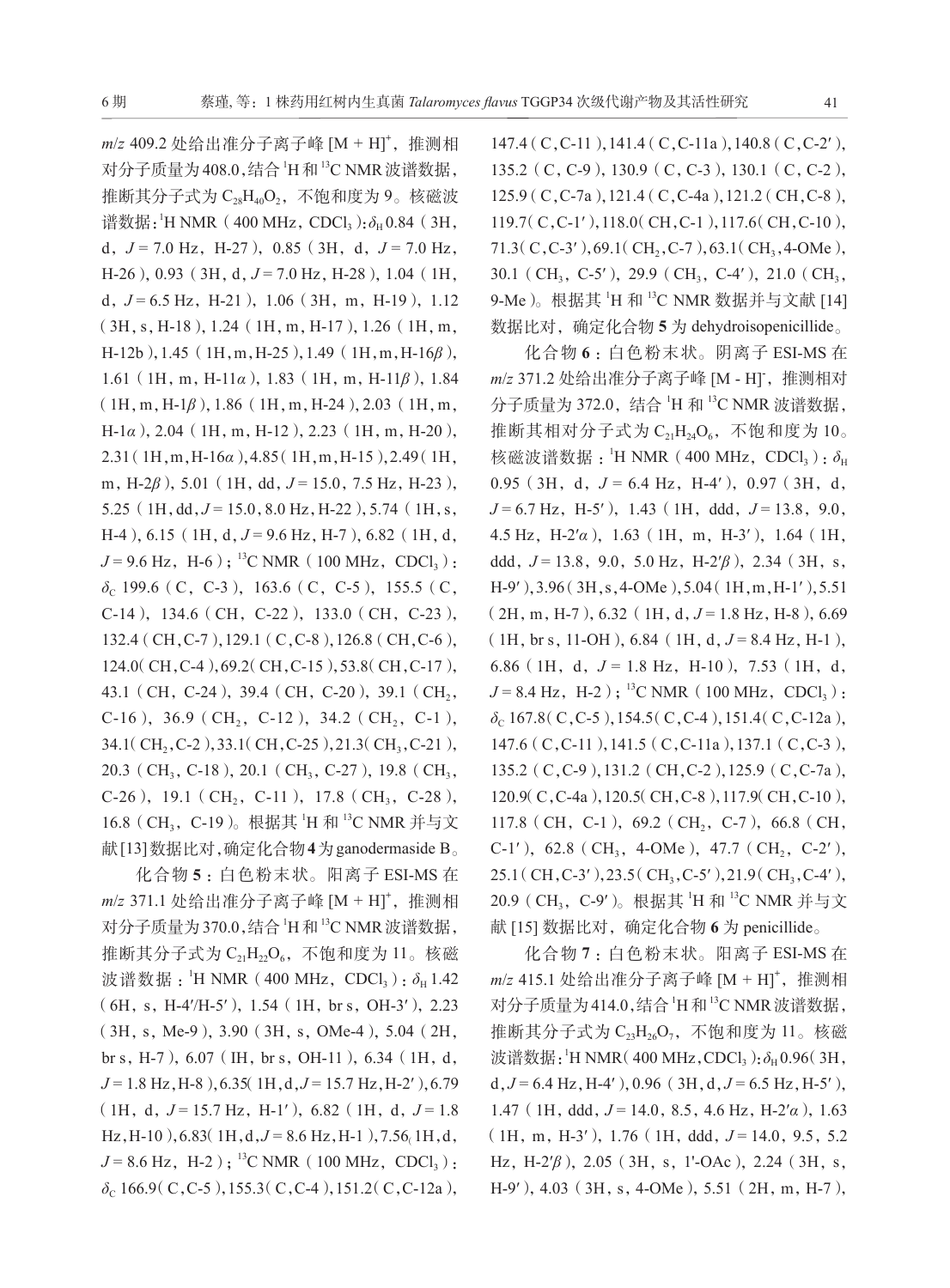6.14 (1H, dd,  $J = 9.5$ , 4.6 Hz, H-1'), 6.16 (1H, s, 11-OH), 6.47 (1H, d,  $J = 1.8$  Hz, H-8), 6.85  $(1H, d, J = 8.5 Hz, H-1)$ , 6.86 (1H, d, J = 1.8 Hz, H-10), 7.46 (1H, d,  $J = 8.5$  Hz, H-2); <sup>13</sup>C NMR (100 MHz, CDCl<sub>3</sub>):  $\delta_c$  170.4 (C, 1'-OAc), 167.2(C,C-5),154.8(C,C-4),151.7(C,C-12a), 147.5(C,C-11),141.5(C,C-11a),135.3(C,C-3), 134.4(C,C-9),130.8(CH,C-2),126.0(C,C-7a), 121.0(C,C-4a),120.9(CH,C-8),117.8(CH, C-10),117.7(CH,C-1),69.1(CH2,C-7),68.8(CH, C-1'), 62.8 (CH<sub>3</sub>, 4-OMe), 45.5 (CH<sub>2</sub>, C-2'),  $25.1$  (CH, C-3'),  $23.2$  (CH<sub>3</sub>, C-5'),  $22.0$  (CH<sub>3</sub>, C-4'), 21.3 (CH<sub>3</sub>, 1'-OAc), 21.0 (CH<sub>3</sub>, C-9')。根据其 1H 和 13C NMR 并与文献 [15] 数据比对, 确定化合 物 **7** 为 purpactin A。

化合物 **8** :白色晶体状。阴离子 ESI-MS 在 *m*/*z* 198.3 处给出准分子离子峰 [M - H]**-** ,推测相对 分子质量为 197.2, 结合 'H 和 <sup>13</sup>C NMR 波谱数据, 推断其分子式为  $C_{10}H_{16}N_2O_2$ , 不饱和度为 4。核磁 波谱数据: <sup>'</sup>H NMR( 400 MHz, CDCl<sub>3</sub>): δ<sub>H</sub> 0.92( 3H, d,  $J = 5.8$  Hz, H-11), 1.04 (3H, d,  $J = 5.8$  Hz, H-10-Me),1.92(2H,m,H-4),2.30(2H,m,H-5), 2.68(2H,m,H-10),3.52(2H,m,H-3),3.93  $(1H, br s, H-9), 4.10$  (1H, m, H-6);<sup>13</sup>C NMR (100) MHz, CDCl<sub>3</sub>): δ<sub>C</sub> 170.1 (C, C-1), 165.1 (C, C-7), 60.6 (CH, C-9),58.9 (CH, C-6),45.3 (CH<sub>2</sub>, C-3), 28.7 (CH, C-5), 24.2 (CH, C-10), 22.5 (CH<sub>2</sub>, C-4), 16.1 (CH<sub>3</sub>, C-11), 12.2 (CH<sub>3</sub>, C-10-Me)。根据 其 <sup>1</sup>H 和 <sup>13</sup>C NMR 并与文献 [16] 数据比对, 确定 化合物 **8** 为 cyclo-(*S*-Pro-*R*-Val)。

化合物 **9** :白色粉末状固体。阳离子 ESI-MS 在 *m*/*z* 233.2 处给出准分子离子峰 [M + Na]**<sup>+</sup>** ,推测 相对分子质量为 210.0, 结合 'H 和 <sup>13</sup>C NMR 波谱 数据, 推断其分子式为  $C_{11}H_{18}N_2O_2$ , 不饱和度为 4。 核磁波谱数据: <sup>1</sup>H NMR (400 MHz, CDCl<sub>3</sub>): δ<sub>H</sub> 0.92  $(3H, d, J = 5.8 Hz, H-13)$ , 0.95 (3H, d,  $J = 5.9$ ) Hz,H-12),1.92(1H,m,H-4*α*),1.96(1H,m,H-5), 1.99(1H,m,H-4*β*),2.18(3H,m,H-11),2.20(1H, m,H-10*α*),2.86(2H,m,H-10*β*),3.60(2H,m, H-3), 4.04 (1H, br s, H-9), 4.18 (1H, m, H-6); <sup>13</sup>C NMR (100 MHz, CDCl<sub>3</sub>): $\delta_c$  170.3 (C, C-1),

166.3 (C, C-7), 59.1 (CH, C-9), 53.5 (CH, C-6), 45.6(CH<sub>2</sub>,C-3),38.4(CH<sub>2</sub>,C-10),28.2(CH<sub>2</sub>,C-5), 24.7 (CH<sub>3</sub>, C-11), 23.4 (C, CH<sub>2</sub>-4), 22.8 (CH<sub>3</sub>, C-13), 21.3 (CH<sub>3</sub>, C-12)。 根 据 其 <sup>1</sup>H 和 <sup>13</sup>C NMR 并与文献 [17] 数据比对,确定化合物 **9** 为 cyclo(*L*-Pro-*L*-Leu)。

**2.2** 化合物的生物活性测试结果

对化合物 **1**~**9** 进行抗菌活性测试,结果表 明化合物 **3** 对 3 株致病菌金黄色葡萄球菌(*S. aureus*)、表皮葡萄球菌(*S. epidermidis*)和白色 念珠菌(*C. Albicans*)表现出一定的抑制活性,其 MIC 值分别为 12.5,12.5 和 6.25 μg/mL(阳性对 照环丙沙星 MIC 值为 0.84 μg/mL),其余 8 个化 合物在 25 μg/mL 时均无明显抗菌活性。

### **3** 结论

本文运用多种色谱分离技术和波谱鉴定技术, 从 1 株老鼠簕(*A. ilicifolius* L.)来源内生蓝状菌 属真菌*T. flavus* TGGP34中分离鉴定了9个化合物, 包括 4 个甾醇类化合物(**1**~**4**)、3 个内酯类化合物 (**5**~**7**)、2 个二酮哌嗪类化合物(**8**~**9**)。抗菌活性 筛选发现了 1 个具有抗菌活性的化合物,为抗菌 药物的研发提供了科学依据。

#### 参考文献

- [1] CARROLL A R, COPP B R, DAVIS R A, et al. Marine natural products[J]. Nat Prod Rep, 2020, 37(2): 175-223.
- [2] CARROLL A R, COPP B R, DAVIS R A, et al. Marine natural products[J]. Nat Prod Rep, 2019, 36(1): 122-173.
- [3] ANCHEEVA E, DALETOS G, PROLSCH P. Lead compounds from mangrove-associated microorganisms[J]. Mar Drugs, 2018, 16(9): 319.
- [4] RATEB M E, EBEL R. Secondary metabolites of fungi from marine habitats[J]. Nat Prod Rep, 2011, 28(2): 290-344.
- [5] ZHAO W T, SHI X, XIAN P J, et al. A new fusicoccane diterpene and a new polyene from the plant endophytic fungus *Talaromyces pinophilus* and their antimicrobial activities[J]. Nat Prod Res, 2021, 35(1): 124-130.
- [6] CAO X, SHI Y T, WU S H, et al. Polycyclic meroterpenoids, *talaromyolides* E-K for antiviral activity against pseudorabies virus from the endophytic fungus *Talaromyces purpureogenus*[J]. Tetrahedron, 2020, 76 (30): 13134.
- [7] CAI J, ZHOU X M, YANG X, et al. Three new bioactive natural products from the fungus *Talaromyces assiutensis* JTY2[J]. Bioorg